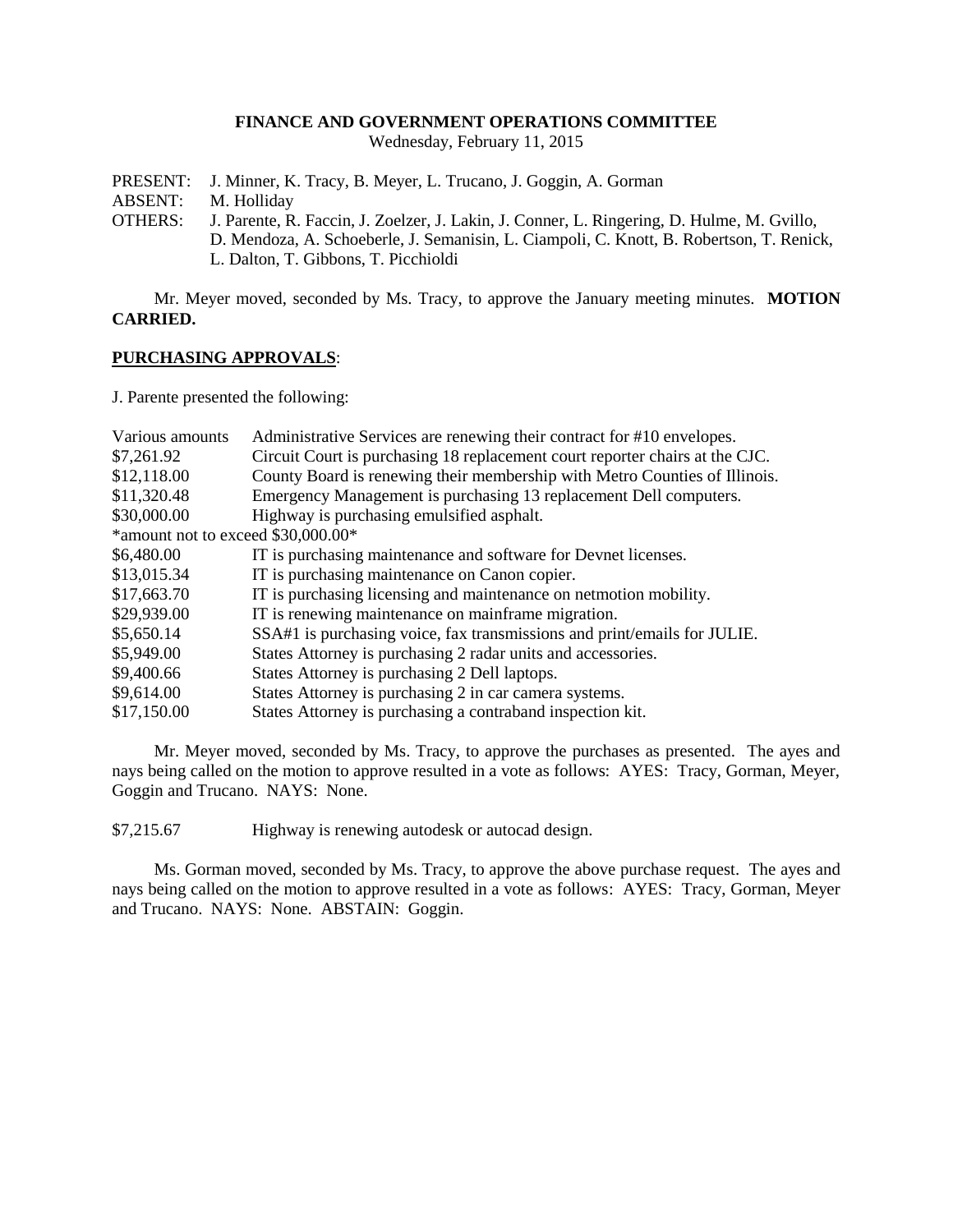# **RESOLUTIONS:**

J. Parente presented the following resolutions to the committee:

- 1. Resolution to Award Contract for the Purchase of Tracker Server Upgrade, Case Management Software Five Year Contract for the Madison County Probation Department.
- 2. Resolution to Purchase Seven Year Software Maintenance Agreement Renewal for the Computer Aided Dispatch System for the Madison County Sheriff's Office.
- 3. Resolution to Award Contract for the Purchase and Installation of Lights, Sirens, Mobile, Portable and Repeater Radios for Three Vehicles for the Madison County State's Attorney's Office.
- 4. Resolution Approving Construction Contracts for the Southwestern Illinois Flood Prevention Council.

Ms. Tracy moved, seconded by Mr. Trucano, to approve the resolutions as presented. The ayes and nays being called on the motion to approve resulted in a vote as follows: AYES: Tracy, Gorman, Meyer, Goggin and Trucano. NAYS: None.

### **REFUNDS:**

\$50.00 Refund issued from Animal Control payable to a business due to a registration fee.

Ms. Tracy moved, seconded by Mr. Trucano, to approve the refund as presented. The ayes and nays being called on the motion to approve resulted in a vote as follows: AYES: Tracy, Gorman, Meyer, Goggin and Trucano. NAYS: None.

#### **IMMEDIATE EMERGENCY APPROPRIATIONS:**

- 1. Immediate Emergency Appropriation-NJS Foundation.
- 2. Immediate Emergency Appropriation-2015 CAC Grant.
- 3. Immediate Emergency Appropriation-2015 CAC Alton Woman's Home Association Grant.

Ms. Tracy moved, seconded by Ms. Gorman, to approve the appropriation resolutions as presented. The ayes and nays being called on the motion to approve resulted in a vote as follows: AYES: Tracy, Gorman, Meyer, Goggin and Trucano. NAYS: None.

R. Faccin submitted to the committee the Report of Claims and Transfers, January 2015.

Ms. Tracy moved, seconded by Ms. Gorman, to approve the report as presented. The ayes and nays being called on the motion to approve resulted in a vote as follows: AYES: Tracy, Gorman, Meyer, Goggin and Trucano. NAYS: None.